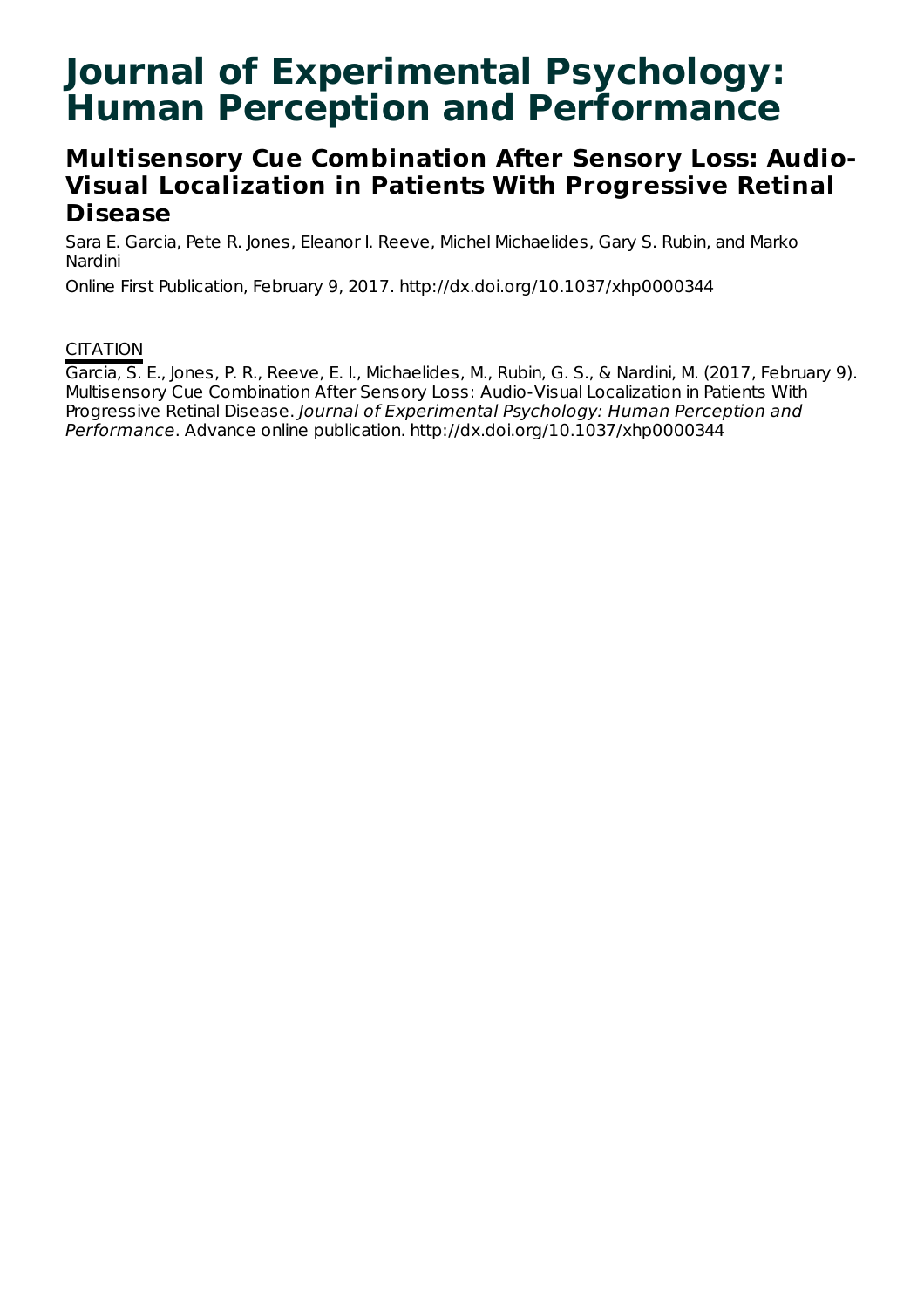# Multisensory Cue Combination After Sensory Loss: Audio-Visual Localization in Patients With Progressive Retinal Disease

Sara E. Garcia, Pete R. Jones, and Eleanor I. Reeve University College London

> Gary S. Rubin University College London

Michel Michaelides University College London and Moorfields Eye Hospital NHS Foundation Trust, London, United Kingdom

Marko Nardini Durham University and University College London

Human adults can combine perceptual estimates from different senses to minimize uncertainty, by taking a reliability-weighted average (the maximum likelihood estimate, MLE). Although research has shown that healthy human adults reweight estimates as their reliability changes from one trial to the next, less is known about how humans adapt to gradual long-term changes in sensory reliability. This study assessed whether individuals diagnosed with progressive visual deterioration, due to retinal disease, combined auditory and visual cues to location according to optimal (MLE) predictions. Twelve patients with central visual loss, 10 patients with peripheral visual loss, and 12 normally sighted adults were asked to localize visual and/or auditory targets in central (1**°–**18**°**) and peripheral (36**°–**53**°**) locations. Normally sighted adults and patients with peripheral visual loss showed multisensory uncertainty reduction and cue weighting in line with MLE predictions. In contrast, patients with central visual loss did not weight estimates appropriately in either the center or the periphery, and failed to meet MLE predictions in the periphery. Our results show that one visual loss patient group succeeded at optimal cue combination, whereas the other patient group (patients with central vision loss) did not. We propose that sensory remapping due to changes in fixation behavior may contribute to apparent failures in the latter group.

#### *Public Significance Statement*

We examined how patients with gradual vision loss combined their deteriorating visual sense with audition (hearing) to localize targets. Humans usually combine different senses optimally, by taking their differing reliabilities into account, but it was not known whether patients with sensory loss would also succeed in this. Patients with gradual central vision loss did not combine visual and auditory estimates of location according to their reliabilities, whereas patients with gradual peripheral vision loss—and normally sighted adults— did. These results indicate that humans do not always combine sensory estimates optimally following gradual sensory changes. Some patients may have performed suboptimally because they may have learnt to fixate eccentrically, which could have changed the mapping between locations of visual and auditory targets. The results highlight the need to also consider possible changes to cross-sensory mappings in children and older adults, who have also been found to combine sensory estimates suboptimally.

*Keywords:* multisensory combination, audio-visual localization, progressive visual loss, reliabilityweighted averaging

Sara E. Garcia, Pete R. Jones, and Eleanor I. Reeve, UCL Institute of Ophthalmology, University College London; Michel Michaelides, UCL Institute of Ophthalmology, University College London, and Moorfields Eye Hospital NHS Foundation Trust, London, United Kingdom; Gary S. Rubin, UCL Institute of Ophthalmology, University College London; Marko Nardini, Department of Psychology, Durham University, and UCL Institute of Ophthalmology, University College London.

This article was supported by grants from the National Institute for Health Research Biomedical Research Centre at Moorfields Eye Hospital National Health Service Foundation Trust and UCL Institute of Ophthalmology (United Kingdom), and the Foundation Fighting Blindness (U.S.A.). Michel Michaelides is supported by an FFB Career Development Award.

Correspondence concerning this article should be addressed to Marko Nardini, Department of Psychology, Durham University Science Site, South Road, Durham DH1 3LE, United Kingdom. E-mail: [marko.nardini@](mailto:marko.nardini@durham.ac.uk) [durham.ac.uk](mailto:marko.nardini@durham.ac.uk)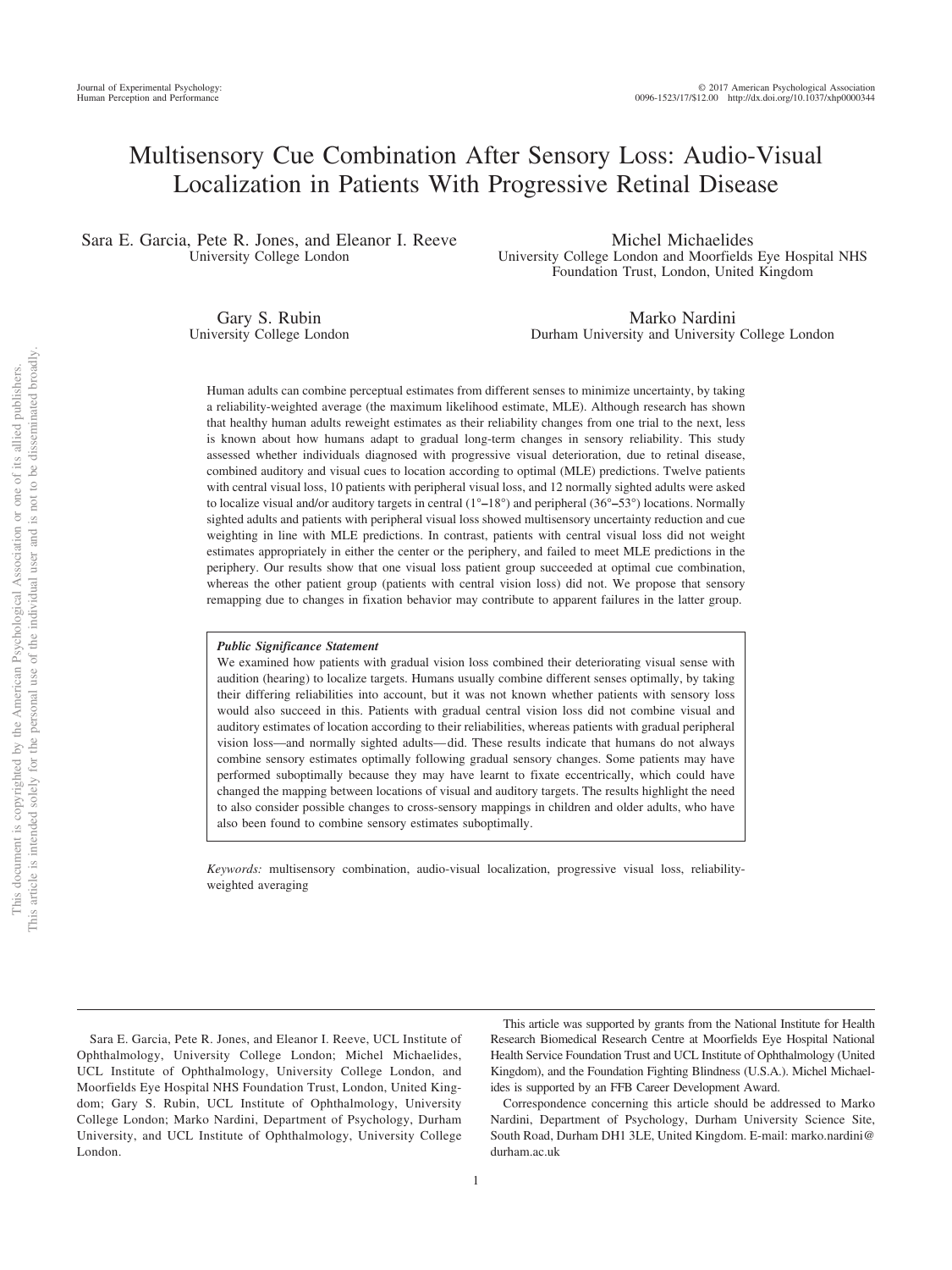In daily life we continuously receive complementary information about our environment from multiple senses. These sensory signals often provide "redundant" information about the same physical property/event. For example, when deciding whether it is safe to cross the road, we can look *and* listen for approaching traffic and thereby make a judgment based on both visual and auditory estimates. Humans can use sensory redundancy to minimize perceptual uncertainty, by taking a reliability-weighted average of each uni-sensory estimate, known as the maximum likelihood estimate (MLE; Ernst, 2006).

A large body of research has found that human adults combine sensory estimates according to this optimal MLE model, (e.g., Alais & Burr, 2004; Ernst & Banks, 2002; Gepshtein & Banks, 2003; Helbig & Ernst, 2007). For example, Alais and Burr (2004) asked human adults to localize briefly presented visual Gaussian blobs and/or auditory clicks presented in central space  $(\pm 20^{\circ})$ . Results showed that human adults minimized the uncertainty of their bimodal location estimates, indicating that they were combining visual and auditory location estimates optimally. Moreover, as the reliability of the visual cue decreased (when the stimulus was made more blurred), participants increased the weight that they assigned to the auditory information, demonstrating that they were weighting cues according to their relative reliability.

Researchers have shown that adults are able to reweight signals if their relative reliability changes from one trial to the next (e.g., Alais & Burr, 2004; Ernst & Banks, 2002). However, less is known about how human adults adapt to the gradual changes in sensory reliability that occur during aging or disease. Children and older adults have been found to weight cues suboptimally in multisensory tasks (Bates & Wolbers, 2014; Gori, Del Viva, Sandini, & Burr, 2008; Nardini, Begus, & Mareschal, 2013). For example, in a navigation task, Bates and Wolbers (2014) found that older adults weighted vision less (and nonvisual, e.g., vestibular information, more) than predicted by the relative reliabilities of the cues, whereas, consistent with earlier research (Nardini, Jones, Bedford, & Braddick, 2008), younger adults showed optimal cue combination. In development and aging the reliabilities of different senses are gradually changing. For example, vestibular anatomical changes that occur during aging can gradually affect the reliability of vestibular information for completing certain behavioral tasks (Anson & Jeka, 2016). Consequently, children and older adults may weight sensory information suboptimally because they have not fully accounted for gradual changes to the reliability of their senses. Given that adults are able to reweight sensory cues from trial to trial, in line with short-term experimental manipulations to the cue reliabilities, (e.g., Alais & Burr, 2004; Ernst & Banks, 2002), why might they fail to account for longerterm changes?

How the nervous system accounts for uncertainty is not yet clear (Ma, Beck, Latham, & Pouget, 2006; Ohshiro, Angelaki, & DeAngelis, 2011), but an interesting possibility raised by the results of studies in children and older adults (Bates & Wolbers, 2014; Gori et al., 2008; Nardini et al., 2013) is that longer-term changes in sensory reliability are dealt with differently from shortterm trial-to-trial changes. For example, there could be a general reliability setting for a particular sensory cue (e.g., a visual cue to location; Alais & Burr, 2004) that is immediately modulated by the specific sensory information on a particular trial, but whose overall setting is more difficult to change. However, in development and

aging there is also the possibility that the cue combination process itself is immature or deficient (e.g., Dekker et al., 2015), and consequently age-related changes in reliability do not offer a clear way to address this question. Here we instead ask how patients who are experiencing gradual loss of a sense (vision) account for this during audio-visual cue combination. Surprisingly, despite considerable recent interest in Bayesian models of cue combination (e.g., Trommershäuser, Kording, & Landy, 2011), we know of no other studies to date that have compared cue combination by patients experiencing gradual visual loss with Bayesian predictions.

Retinal degenerative diseases, including retinitis pigmentosa and macular degeneration, lead to progressive visual deterioration that is often, at least initially, limited to certain parts of the visual field. Consequently, in such cases, the nervous system must account for both deteriorations in visual reliability and changes in visual reliability across the visual field. Even in normally sighted adults, the reliability of vision changes across the visual field, with visual precision decreasing as a function of eccentricity due to changes in the density of photoreceptors (Dacey & Petersen, 1992). Previous research has not assessed whether normally sighted human adults weight vision optimally in peripheral  $(>20$  degrees) as well as central space. However, [Charbonneau, Veronneau, Boudrias-Fournier, Lepore, and Collignon](#page-11-0) [\(2013\)](#page-11-0) found that the visual capture of spatially misaligned auditory information in human adults declines with eccentricity, suggesting that adults do reduce their reliance on vision in audio-visual peripheral spatial decisions.

Interestingly, auditory localization thresholds also deteriorate with eccentricity, and so individuals with normal sight and hearing show increased localization uncertainty for auditory (Mills, 1958; Perrott, 1984) and visual stimuli (Perrott, Costantino, & Cisneros, 1993) in peripheral compared to central locations. Consequently, although the relative reliability of visual and auditory cues may change across the visual field (depending on the stimuli to be localized), increased eccentricity generally has a deleterious effect on the reliability of both cues. In individuals with progressive visual loss, the additional central and/or peripheral loss would be expected to change the relative reliabilities of the two senses markedly in comparison to controls. However, changes in the relative reliability of visual and auditory cues may be further complicated by compensatory changes in residual senses. For example, (early and late-onset) blind humans and animals show enhanced auditory target detection (Fieger, Roder, Teder-Salejarvi, Hillyard, & Neville, 2006) and auditory localization (King & Parsons, 1999; Rauschecker & Kniepert, 1994; Voss et al., 2004) on certain tasks. Although the effect of partial vision loss on residual senses is less clear, some findings suggest blind individuals with residual vision show changes in nonvisual processing too [\(Cunning](#page-11-1)[ham, Weiland, Bao, & Tjan, 2011;](#page-11-1) Lessard, Pare, Lepore, & Lassonde, 1998).

Here we assessed whether human adults experiencing progressive visual deterioration weight and combine visual and auditory cues to location optimally, that is, in line with MLE predictions. Normally sighted adults and those diagnosed with a retinal degenerative disease causing primarily either central or peripheral visual loss were asked to localize stimuli using vision alone, hearing alone, or both together. Measured visual weights and measured bimodal estimates were compared to MLE predictions. This allowed us to ask, Do patients who are losing vision account for any deterioration in visual reliability (i) optimally, in much the same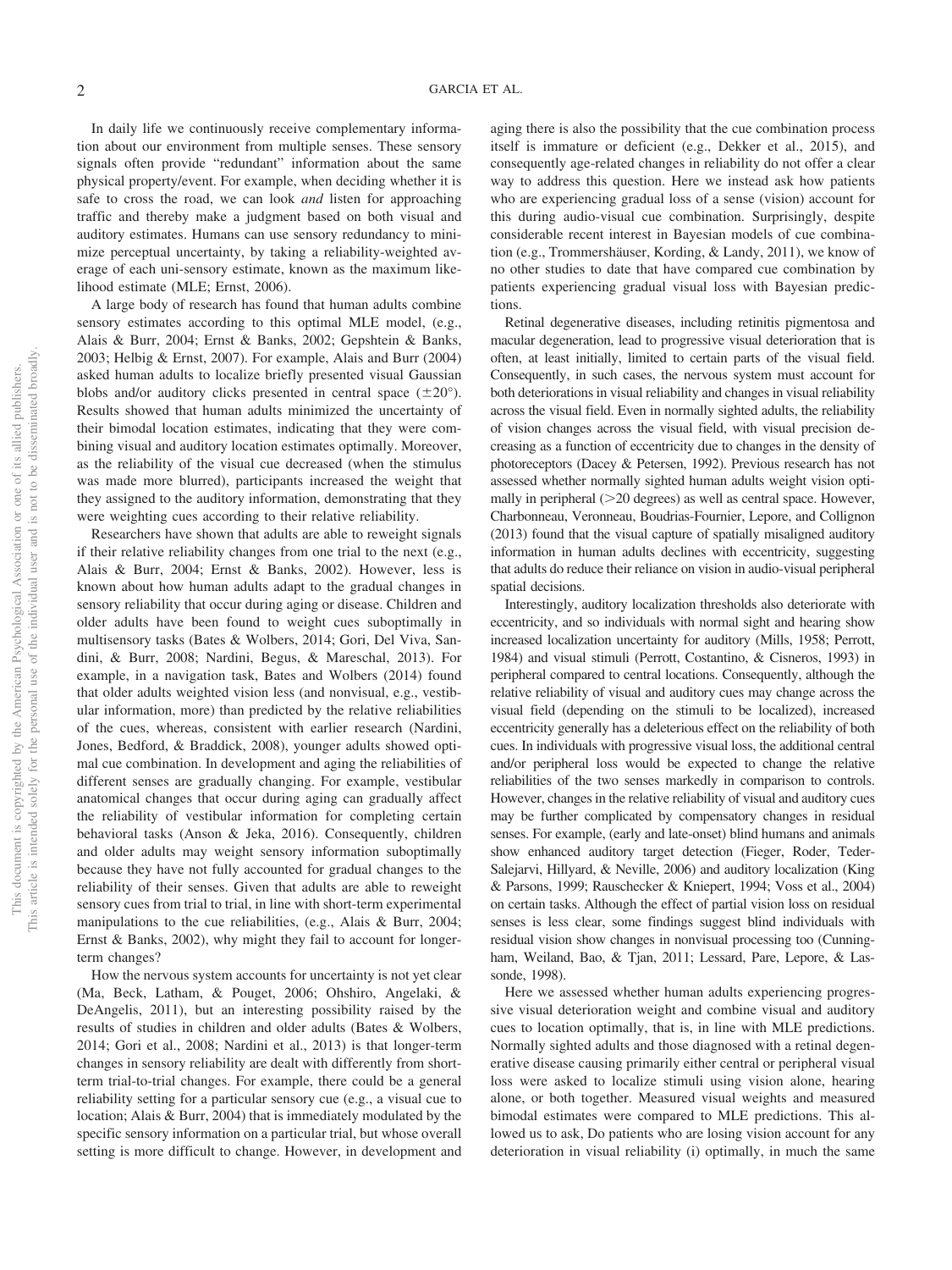way that normally sighted adults account for experimental manipulations of visual reliability, or (ii) suboptimally, as has been observed in younger and older adults experiencing gradual changes to their senses.

#### **Methods**

#### **Ethics Statement**

Patients were recruited from Moorfields Eye Hospital NHS Foundation Trust, London, UK, and normally sighted adults were recruited through the UCL psychology online subject pool. The study received approval from the London Hampstead research ethics committee. Informed written consent, according to the Tenets of the Declaration of Helsinki, was obtained from all participants prior to participation.

## **Participants**

Participants were 12 adults with central vision loss (7 male,  $M =$ 49.2 years,  $SD = 11.5$  years), 10 adults with peripheral vision loss (7) male,  $M = 40.9$  years,  $SD = 10.4$  years; see Table 1), and 12 age-matched normally sighted adults (6 male,  $M = 48.5$  years,  $SD =$ 16.0 years). Participants were identified as having either primarily central or peripheral vision loss by their clinician (MM), on the basis

Table 1 *Details of All Participants With Central or Peripheral Vision Loss*

|          |                      |        |     | Visual acuity |      |
|----------|----------------------|--------|-----|---------------|------|
| ID       | Visual disease       | Gender | Age | Right         | Left |
| 01       | Stargardt disease    | F      | 59  | 2/60          | 3/60 |
| 02       | Stargardt disease    | F      | 39  | 6/60          | 6/12 |
| 03       | Stargardt disease    | F      | 51  | 6/5           | 6/5  |
| 04       | Macular dystrophy    | M      | 51  | 6/18          | 6/9  |
| 05       | Stargardt disease    | М      | 50  | 1/60          | 1/24 |
| 06       | Stargardt disease    | М      | 62  | 6/5           | 6/18 |
| 07       | Stargardt disease    | F      | 51  | 6/36          | 6/36 |
| 08       | Stargardt disease    | F      | 59  | 6/5           | 6/5  |
| 09       | Stargardt disease    | М      | 60  | 3/60          | 6/5  |
| 10       | Stargardt disease    | М      | 43  | 6/60          | 6/36 |
| 11       | Macular dystrophy    | M      | 21  | 6/36          | 6/36 |
| 12       | Stargardt disease    | M      | 44  | 6/5           | 6/6  |
| 01       | Retinitis pigmentosa | М      | 48  | 6/9           | 6/12 |
| 02       | Retinitis pigmentosa | F      | 41  | 6/60          | 6/36 |
| 03       | Retinitis pigmentosa | M      | 28  | 6/5           | 6/5  |
| 04       | Retinitis pigmentosa | M      | 32  | 6/9           | 6/12 |
| 05       | Rod cone dystrophy   | М      | 40  | 6/12          | 6/9  |
| $06*$    | Retinitis pigmentosa | F      | 55  | 4/60          | 6/9  |
| $07*$    | Retinitis pigmentosa | F      | 35  | 6/5           | 6/6  |
| $08*$    | Retinitis pigmentosa | М      | 35  | 6/5           | 6/5  |
| $09*$    | Retinitis pigmentosa | М      | 60  | 6/9           | 6/24 |
| $10^{*}$ | Retinitis pigmentosa | М      | 35  | 6/12          | 6/9  |

*Note*. Snellen visual acuity is reported. In the Snellen fraction, the numerator represents the distance at which the participant would need to approach to read letters that an observer with normal acuity could read from the distance reported in the denominator. Hence, a participant with 6/12 acuity would need to approach a distance of 6 m to read letters that an observer with normal acuity could read at 12 m.

- Participants with peripheral vision loss who were not able to complete the auditory-visual localization task in peripheral space.

of their diagnosis, clinical findings, and results of investigations (retinal imaging and visual field testing), upon attending an appointment at Moorfields Eye Hospital. Most participants with central vision loss (10/12) had been diagnosed with Stargardt Disease (Rotenstreich, Fishman, & Anderson, 2003), whereas most participants with peripheral vision loss (9/10) had been diagnosed with Retinitis Pigmentosa (Hartong, Berson, & Dryja, 2006). Note that participants diagnosed with peripheral vision loss had progressive retinal conditions that affect peripheral vision in the first instance with central visual loss later in the disease process. However, at the time of this study, their peripheral vision was most severely affected, and their central visual fields (up to 18 degrees) were relatively preserved. Five participants with peripheral vision loss (IDs 06, 07, 08, 09, 10) were not able to complete the auditory-visual localization task in peripheral space (described below), because they were unable to detect the visual targets presented in the periphery. Participants identified as having central vision loss had retinal conditions that affected the cells in their macular (central) vision only (isolated macular dystrophy). All normally sighted adults had visual acuities of between  $-0.18$  and 0.16 logMAR (Snellen equivalent of between 6/4 and 6/9), as assessed using a logMAR letter chart. A logMAR score of 0 (Snellen equivalent of 6/6) indicates that the observer can resolve details as small as 1 min of visual angle. A logMAR score of 0.3 (Snellen equivalent of 6/12) indicates that the observer can resolve details as small as 2 min of visual angle. All participants reported having normal hearing.

#### **Apparatus and Stimuli**

Stimuli were presented using 122 light-emitting diode pixels (Adafruit 12 mm diffused flat digital RGB LED pixels; see Jones, Garcia, & Nardini, 2015) and 9 speakers (50 mm  $\times$  90 mm Visaton speaker SC 5.9), mounted on a 2.5 m semicircular ring (circle radius: 2.87 m), spanning  $-15$  to  $+30$  degrees (see [Figure](#page-4-0) [1\)](#page-4-0). A further 2 light-emitting diode pixels (LEDs) and 1 speaker were mounted on the wall, 20 degrees left of the ring, and served as the fixation target during peripheral stimuli presentation. Stimulus presentation was controlled using Matlab (Version R2014a, The MathWorks Inc., Natick, Massachusetts, United States) and the Psychophysics toolbox extensions (Brainard, 1997; Kleiner, Brainard, & Pelli, 2007; Pelli, 1997), on a Windows 7 computer. An Arduino Uno microcontroller (SmartProjects, Strambino, Italy) was used to interface between the control computer and the LED pixels. The Matlab PsychPortAudio ASIO interface controlled audio presentation via a Focusrite Saffire PRO 40 sound card, and audio signals were amplified using Lypin Hi-Fi 2.1 stereo amps. The sampling rate was 44.1 kHz and speakers were equalized for intensity using a sound level meter.

All 122 LEDs were powered to show white light  $(2223 \text{ cd/m}^2)$ constantly throughout the duration of the experiment. The visual stimulus was a 25 msec flash of white light from 50 adjacent LEDs, (spaced 0.5° apart, spanning 25°). The luminance of the visual stimulus was increased for peripheral  $(3055 \text{ cd/m}^2)$  compared to central  $(2639 \text{ cd/m}^2)$  space, to account for the approximate doubling of Differential Luminance Sensitivity (DLS) from 36° to 1° [\(Brenton &](#page-11-2) [Phelps, 1986\)](#page-11-2). The luminance of the visual stimulus was also increased for participants with vision loss, where necessary, to increase the reliability of the visual stimulus. This was assessed using a short practice task of 32 trials (described below). Where a participant was unable to discriminate between the standard and the comparison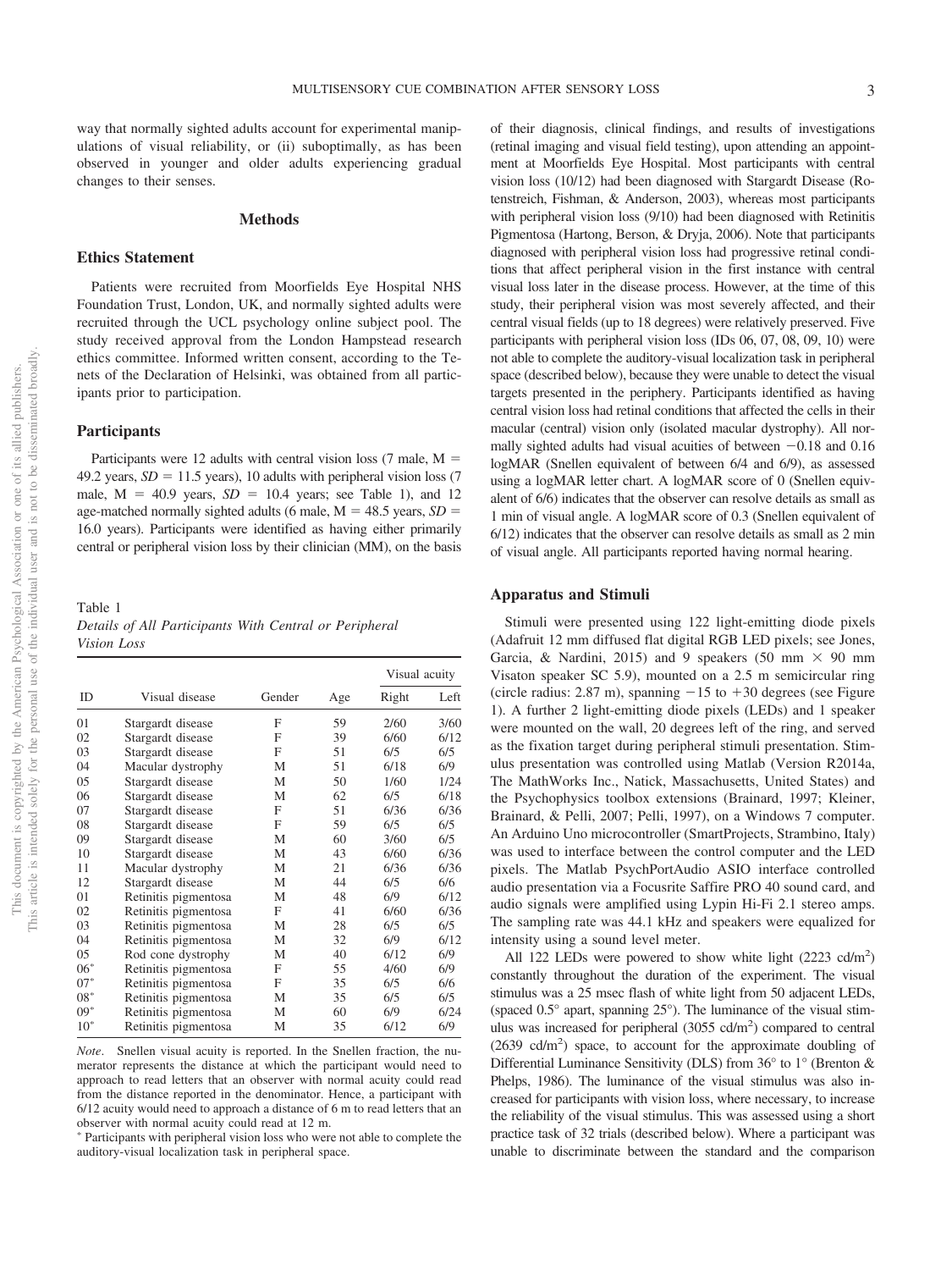<span id="page-4-0"></span>*Figure 1.* The ring of LEDs and speakers. On each presentation a flash of lights from a subset of LEDs and/or a noise from a speaker was presented. Participants maintained their head position fixed at straight ahead, using a chin rest, and entered responses using the keyboard. See the online article for the color version of this figure, in which LEDs, speakers, chin rest and

keyboard are outlined in purple, blue, red, and green respectively.

stimuli at the largest discrimination distances (13 $\degree$  & 18 $\degree$ ), the luminance of the visual stimulus was increased, and the practice task was repeated. Audio stimuli were 100 msec (25 ms rise and 25 ms fall time) band-pass-filtered noise bursts (tenth octave centered on 1000 Hz) presented at 50 dB SPL  $(\pm 1$  dB), presented against a continuously played background pink noise presented at 20 dB SPL. Note that in an attempt to more closely match visual and auditory cue reliability for location, the visual stimulus duration (25 ms) was shorter than the auditory stimulus duration (100 ms).

# **Procedure**

Participants were asked to localize visual (light flash) and auditory (noise burst) stimuli presented separately or together, in a dimly lit, quiet room. Each trial began with the presentation of a fixation cue at 0 degrees (i.e., straight ahead), consisting of a red 400 msec light flash from two LEDs  $(13600 \text{ cd/m}^2)$  and a simultaneous 400 msec 500 Hz (50 dB SPL) tone played from the corresponding speaker. Participants were asked to maintain their eye gaze in this direction throughout the whole experiment, and a chin-rest (with forehead-rest) was used to fix their head position. They were instructed to maintain both eyes open throughout the experiment (including during the audio-only

trials), and to maintain their head as still as possible. All participants appeared to comply. Following the fixation cue, two sets of stimuli were presented successively: a standard (central: 1°, peripheral: 36°, right of fixation) and one of eight comparison stimuli (0°–17° right of the standard). The order of the standard and comparison presentation was counterbalanced. The commencement of the second stimulus succeeded that of the first by 500 ms. Participants were asked to press a key to indicate whether the first or second stimulus was further to the right. A stimulus consisted of a flash of light, a noise burst, or both together, and the type of stimulus varied between blocks. For example, during a visuallocalization block, participants were asked, "Was the first flash or the second flash further to your right? Press '1' if first, '2' if second."

Blocks consisted of audio-only, vision-only, or bimodal (audiovisual) stimuli. Where visual and auditory stimuli were presented together, either stimuli were presented in congruent locations (no-conflict), or the visual stimulus was displaced leftward (central: by 3°, peripheral: by 4°) compared to the auditory stimulus (conflict). The conflict trials were used to measure cue weighting.

The experiment was divided into two parts, one part consisting of localization in central space (central condition), the other of localization in peripheral space (peripheral condition). The order of these was counterbalanced (by the experimenter) across participants. Note that the set-up in central and peripheral conditions was exactly the same, except that participants were rotated leftward by 35 degrees in the peripheral condition.

Prior to commencing the test blocks for central and peripheral tasks, participants completed two practice blocks, one with each of the unimodal stimuli used in the experiment. During testing, they completed 24 test blocks (6 audio-only, 6 vision-only, 12 audiovisual) of 64 trials, at each location (central and peripheral). Each block included 8 trials at each of the following comparison angles: 1°, 2°, 3°, 4°, 6°, 9°, 13°, and 18°. Equal numbers of conflict and no-conflict trials were randomly interleaved within audio-visual blocks. Thus, there were equal numbers of trials that were audioonly, visual-only, audio-visual (consistent), and audio-visual (conflict). There were 48 trials per comparison distance for each of these conditions (see Table 2).

On average, the experiment took 5 hours in total to complete. At the end of each experimental block, participants were required to press a button to commence the next block, or had the option to take a break if needed. Hence, participants were able to take breaks frequently, as and when needed. They were asked to take at least

| Table 2                                |  |  |
|----------------------------------------|--|--|
| Experimental Tasks, Blocks, and Trials |  |  |

| Task                       | Blocks (random<br>block order) | Trials (random trial order)                                                    |
|----------------------------|--------------------------------|--------------------------------------------------------------------------------|
| Practice                   | 1 AUDIO only                   | 32 trials/block (4 trials/location)                                            |
|                            | 1 VISION only                  | 32 trials/block (4 trials/location)                                            |
| Test 1: Central/Peripheral | 6 AUDIO only                   | 64 trials/block (8 trials/location)                                            |
| $(24 \text{ blocks})$      | 6 VISION only                  | 64 trials/block (8 trials/location)                                            |
|                            | 12 AUDIO-VISUAL                | 32 non-conflict & 32 conflict trials/block (8 trials/location)                 |
| Test 2: Peripheral/Central | 6 AUDIO only                   | 64 trials/block (8 trials/location)                                            |
| $(24 \text{ blocks})$      | 6 VISION only                  | 64 trials/block (8 trials/location)                                            |
|                            |                                | 12 AUDIO-VISUAL 32 non-conflict & 32 conflict trials/block (8 trials/location) |

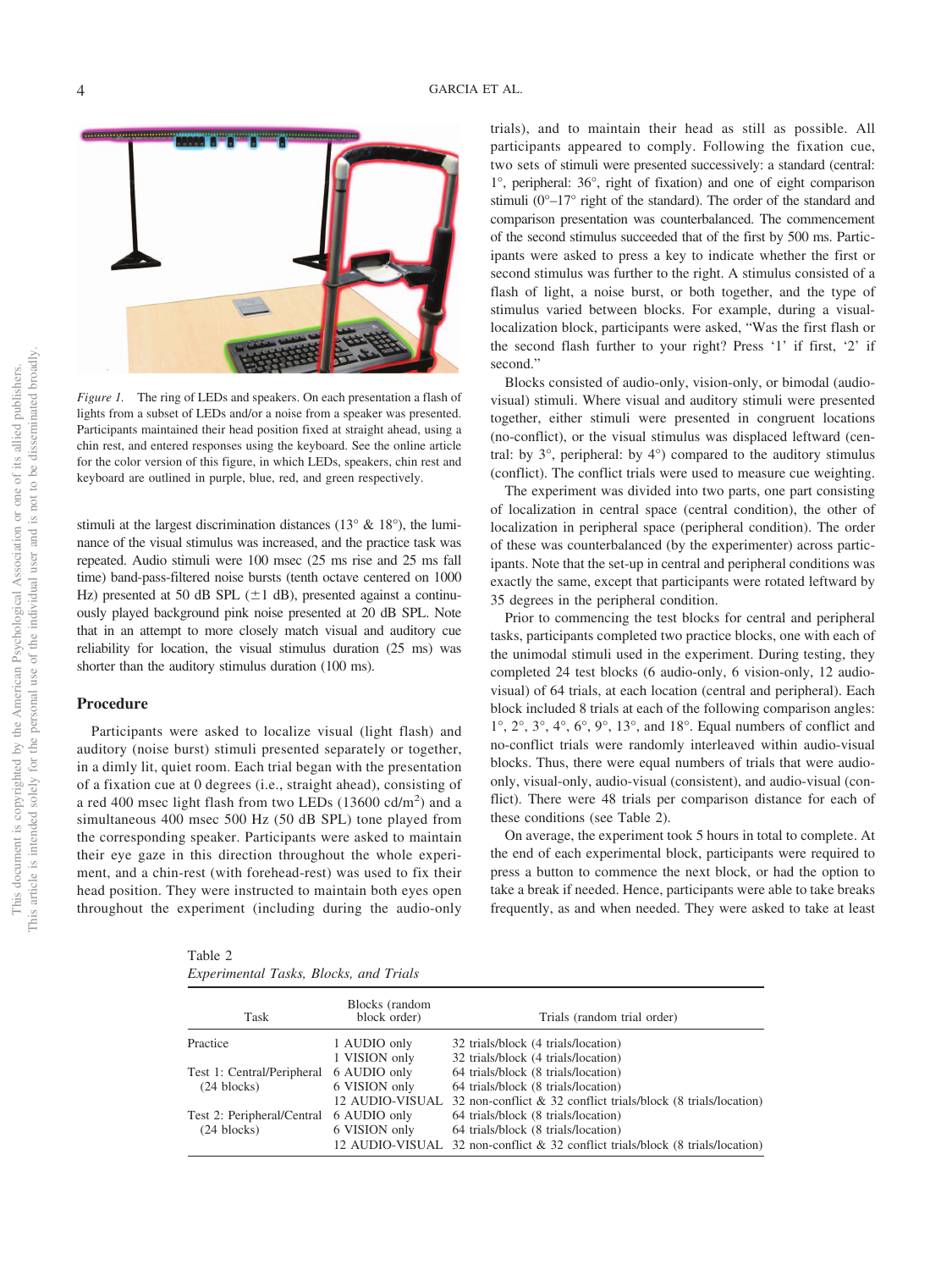two breaks during both the central and peripheral tasks, and a break of at least 30 min between these tasks.

## **Data Analysis**

The proportion of trials in which the second stimulus was perceived as being to the right of the first was plotted against the size of the displacement between the two stimuli, for each cue (audio-only, vision-only, audio, and vision: no conflict and conflict), and for each location (central, peripheral). Data were fitted with cumulative Gaussian functions, using Psignifit toolbox version 2.5.6 for Matlab (see [http://bootstrap-software.org/psignifit/\)](http://bootstrap-software.org/psignifit/), a software package that implements the maximum-likelihood method described by Wichmann and Hill (2001). The standard deviation  $(\sigma)$  and the mean  $(\mu)$  of each function provided, respectively, estimates of the cue's reliability and point of subjective equality (PSE). Hence, the standard deviation of each function provides a measure of the cue's uncertainty (which is inversely proportional to the cue's reliability). Functions were fitted to each individual participant's data (see [Figure 2\)](#page-5-0).

The maximum likelihood estimate is given by the mean of the single cue estimates,  $\hat{s}_{AV}$ , weighted by their respective reliabilities:

$$
\hat{s}_{AV} = w_V \hat{s}_V + w_A \hat{s}_A \tag{1}
$$

where  $\hat{s}_V$  is the visual estimate,  $\hat{s}_A$  is the auditory estimate, and  $W_V$ and  $W_A$  are the optimal relative weights for each modality, inversely proportional to their variances,  $(\sigma^2)$ :



$$
w_A = \frac{1/\sigma_A^2}{1/\sigma_A^2 + 1/\sigma_V^2} = \frac{\sigma_V^2}{\sigma_A^2 + \sigma_V^2}
$$
 (3)

Thus the maximum likelihood estimate (MLE) produces a final estimate with the lowest possible variance (i.e., uncertainty):

$$
\sigma_{AV} = \frac{\sigma_A^2 \sigma_V^2}{\sigma_A^2 + \sigma_V^2}, \text{ where } \sigma_{AV} \le \min(\sigma_A^2, \sigma_V^2) \tag{4}
$$

For each participant, measured unimodal reliabilities  $(\sigma)$  were used to compute the MLE prediction, and their measured bimodal reliability was compared to this prediction.

The PSE describes the point at which participants were equally likely to perceive the comparison stimulus as left or right of the standard. To assess whether participants weighted cues optimally during their localization estimates, no-conflict and conflict PSEs were used to compute the actual weighting given to vision in bimodal trials (Eq. 4), and this was compared with the predicted optimal visual weight (Eq. 2).

$$
\hat{w}_V = \frac{PSE_{conflict} - PSE_{No\ Conflict}}{Visual\ Displacement}
$$
\n(5)

Thus, a difference in conflict and no conflict PSEs equal to the size of the visual displacement would indicate that partici-



<span id="page-5-0"></span>*Figure 2.* Data from a representative normally sighted participant (A) and a participant with central vision loss (B), in the Central Localization Task. For the normally sighted participant, localization with vision alone was more reliable than with audition alone, reflected by the steeper slope of the psychometric curve (and thus lower ). Larger marker points indicate points of subjective equality (PSEs) for the Bimodal (no conflict) and Conflict conditions. In the Conflict condition, the comparison visual stimulus was displaced leftward by 3 degrees. This conflict shifted the participant's psychometric function rightward by 2.6°. From this we conclude that this participant relied relatively more on vision than on audition during bimodal conditions, with an estimated vision weight of 0.87 ( $w_V = 2.6/3 = 0.87$ ). Note that in the experiment, all comparison stimuli in no-conflict conditions were right of the standard stimulus. The negative numbers on the *x*-axis reflect trials in which the comparison stimulus was presented first. See the online article for the color version of this figure.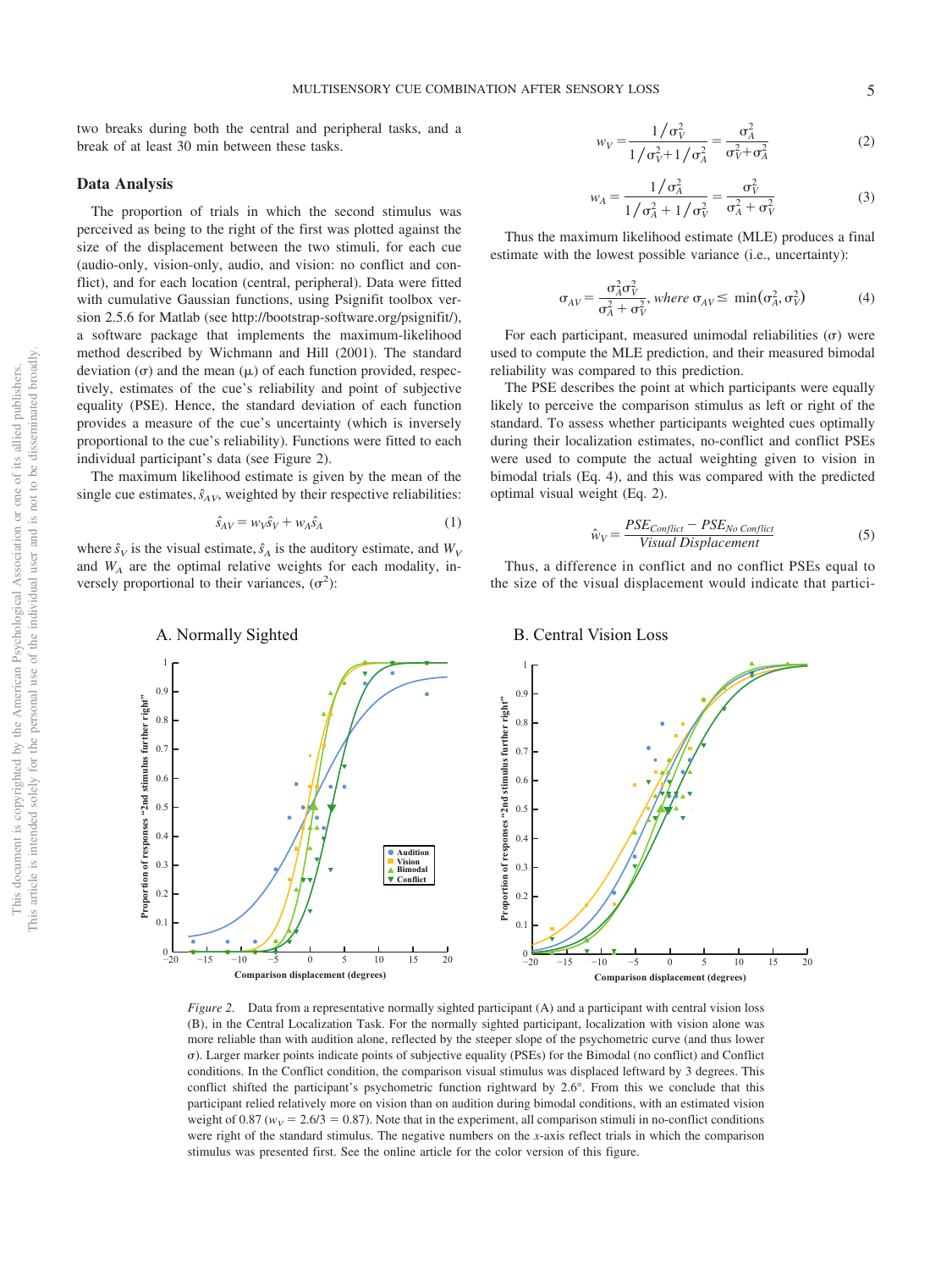pants relied entirely on visual information in their bimodal localization judgments, whereas no difference in PSEs would indicate that participants relied entirely on auditory information (see Results, [Figure 2,](#page-5-0) for an example participant's data).

Paired sample *t* tests were used to test for differences in uncertainty between bimodal and unimodal conditions, and for differences in predicted and measured visual weights between central and peripheral space. Linear regression analyses were used to assess whether there were significant relationships between measured and predicted reliabilities, and measured and predicted visual weights. A repeated measures ANOVA with location (central, peripheral) as the within-subjects factor and participant group (normally sighted, central vision loss, peripheral vision loss) as the between subjects factor was used to compare cue uncertainty across participant groups.

#### **Results**

Five participants with peripheral vision loss did not complete the peripheral condition, as they were unable to perceive the visual targets presented in peripheral space. Therefore, the results of all 10 participants with peripheral vision loss in the central localization task, but the results of just five participants in the peripheral localization task, are reported here. [Figure 2](#page-5-0) plots data points and fitted psychometric functions from a representative normally sighted participant and a representative participant with central vision loss in the central localization task.

### **Uncertainty**

We first analyzed standard deviations  $(\sigma)$  of fitted functions, a measure of uncertainty—higher values of  $\sigma$  indicate greater uncertainty (lower reliability) of perceptual estimates. Figure 3 plots mean uncertainty for the single cue (Audition, Vision) and Bimodal conditions, and Predicted (ideal observer, MLE) uncertainty, for each group, in central and peripheral conditions. Table 3 reports the results of paired *t* test comparisons of Bimodal uncertainty with (i) each single cue; (ii) the best single cue; and (iii) ideal observer (MLE) predictions.

Comparison with (i) each single cue tests whether, on average, a group showed reduced uncertainty given both cues together (Bimodal) versus either cue alone. The comparison with (ii) the best single cue selects, for each participant, the single cue (Vision or Audition) with the lower uncertainty and compares this with Bimodal performance. This most directly tests whether participants reduced their uncertainty in Bimodal conditions relative to the best single cue, but is also a conservative test. Always selecting the unimodal cue with the lowest uncertainty can lead to a systematic bias to select cues with lower estimated uncertainty than their true uncertainty (due to measurement noise). The comparison with (iii) ideal observer (MLE) predictions tests whether Bimodal uncertainty deviates significantly from MLE predictions. In suboptimal cue combination, Bimodal uncertainty would be expected to be higher than predicted by the MLE.



*Figure 3.* Measured and predicted uncertainty for visual-auditory localization. Visual, auditory, bimodal, and predicted localization uncertainty, in central (upper panel) and peripheral (lower panel) space, for participants with normal sight, central vision loss, or peripheral vision loss. Error bars show the standard error of the mean (note that this is different from the standard error of the difference, compared in paired *t* tests). Bimodal uncertainty was compared with each single cue's uncertainty, and also with the ideal (MLE) prediction. (\* indicates  $p < .05$ ; \*\* indicates  $p < .01$ ). See the online article for the color version of this figure.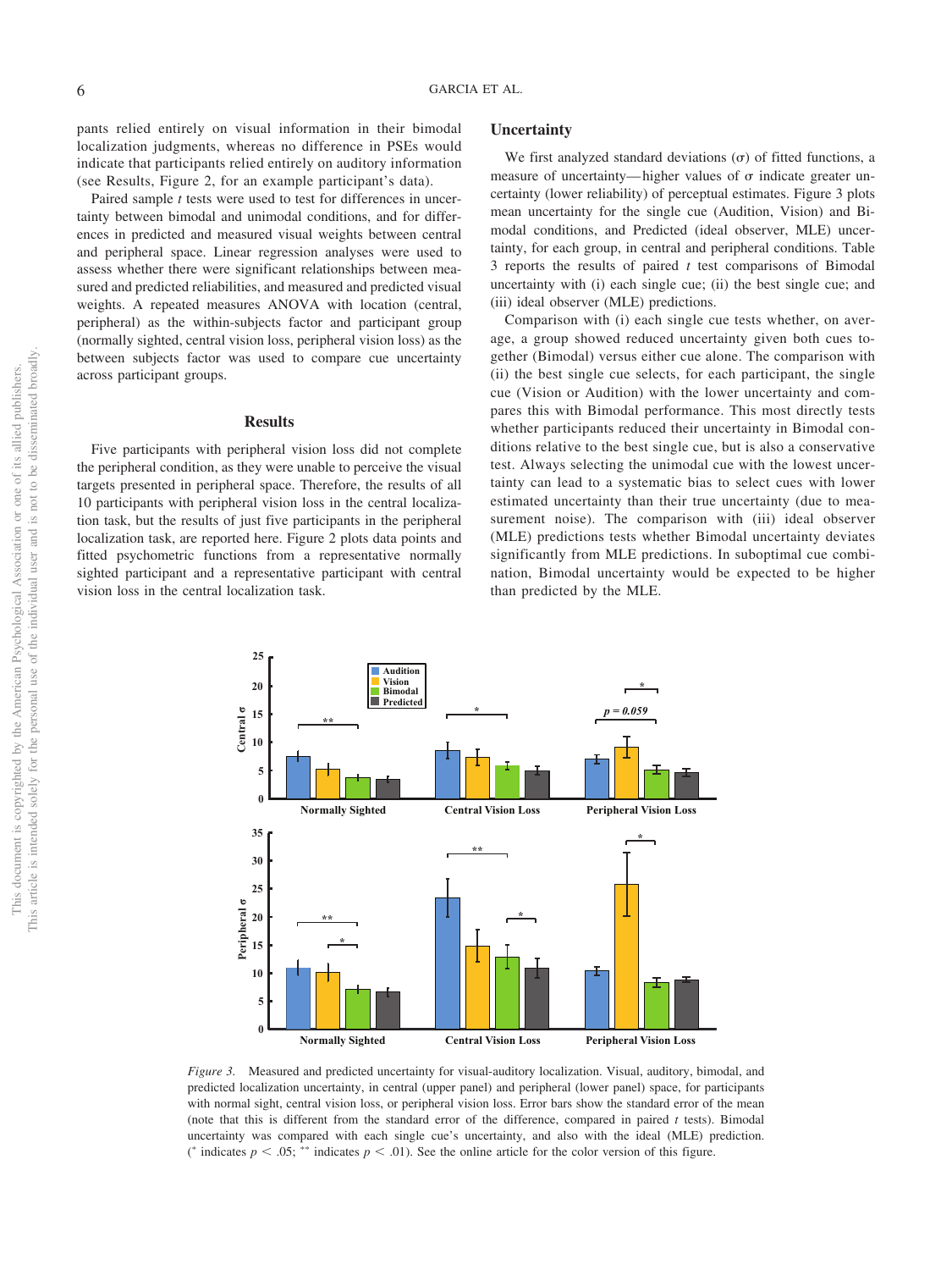| v.<br>× | ۰, |  |
|---------|----|--|
|         |    |  |

*Results of Paired Sample T-Tests Comparing Bimodal Uncertainty () With (I) Unimodal (Vision, Audition) Uncertainty; (II) Uncertainty of Each Participant's Best Unimodal Cue (Vision or Audition); (III) MLE Prediction*

| Location   | Condition           | Normally sighted                 | Central vision loss              | Peripheral vision loss              |
|------------|---------------------|----------------------------------|----------------------------------|-------------------------------------|
| Central    | Vision              | $t_{[111]} = 1.85, p = .091$     | $t_{111} = 1.29, p = .225$       | $t_{\text{f91}} = 2.85, p = .019^*$ |
|            | Audition            | $t_{[11]} = 3.21, p = .008^{**}$ | $t_{[111]} = 2.49, p = .030^*$   | $t_{\text{eq}} = 2.17, p = .059$    |
|            | Best unimodal cue   | $t_{111} = 1.60, p = .138$       | $t_{1111} = .35, p = .731$       | $t_{\text{eq}} = .57, p = .582$     |
|            | Prediction          | $t_{[111]} = 1.82, p = .096$     | $t_{[11]} = 2.01, p = .070$      | $t_{\text{f91}} = .94, p = .371$    |
| Peripheral | Vision              | $t_{[111]} = 2.25, p = .046^*$   | $t_{[11]} = .80, p = .438$       | $t_{[4]} = 3.44, p = .026^*$        |
|            | Audition            | $t_{[111]} = 3.29, p = .007***$  | $t_{[11]} = 4.69, p < .001^{**}$ | $t_{\text{f41}} = 1.31, p = .261$   |
|            | Best unimodal cue   | $t_{[111]} = 1.44, p = .178$     | $t_{[111]} = .40, p = .695$      | $t_{\text{f41}} = 1.41, p = .231$   |
|            | Prediction          | $t_{111} = .95, p = .361$        | $t_{1111} = 2.61, p = .024^*$    | $t_{\text{f41}} = .67, p = .538$    |
|            | $n > 0.5$ $n > 0.1$ |                                  |                                  |                                     |

 $^{*}p < .05.$ <sup>\*</sup>  $p < .01$ .

Figure 4A–B and [Table 4](#page-8-0) report the results of regression analyses testing whether MLE Predictions predict the Bimodal uncertainties of individual participants. Findings of significant relationships were followed up with tests of whether regression slopes differed significantly from optimal (unity).

# **Central Localization**

All three participant groups in the central localization task (Figure 3, top) showed lower mean uncertainty for bimodal relative to unisensory judgments, although bimodal uncertainty was not (i) significantly lower than that for either single cue, or (ii) significantly lower than the best single cue (see Table 3). For all three groups, bimodal central localization uncertainty was (iii) not significantly different from MLE predictions (see Table 3).

Regression analyses of individual participants' bimodal uncertainties as compared with their individual MLE predictions (Figure 4A & [Table 4\)](#page-8-0) show that the MLE model significantly predicted individual participants' bimodal reliabilities in all three groups.



*Figure 4.* Top panel—Predicted and measured audio-visual (AV) reliabilities in central (A) and peripheral (B) space. Lower panel—Predicted and measured vision weights in central (C) and peripheral (D) space. Group means depicted by larger symbols. See the online article for the color version of this figure.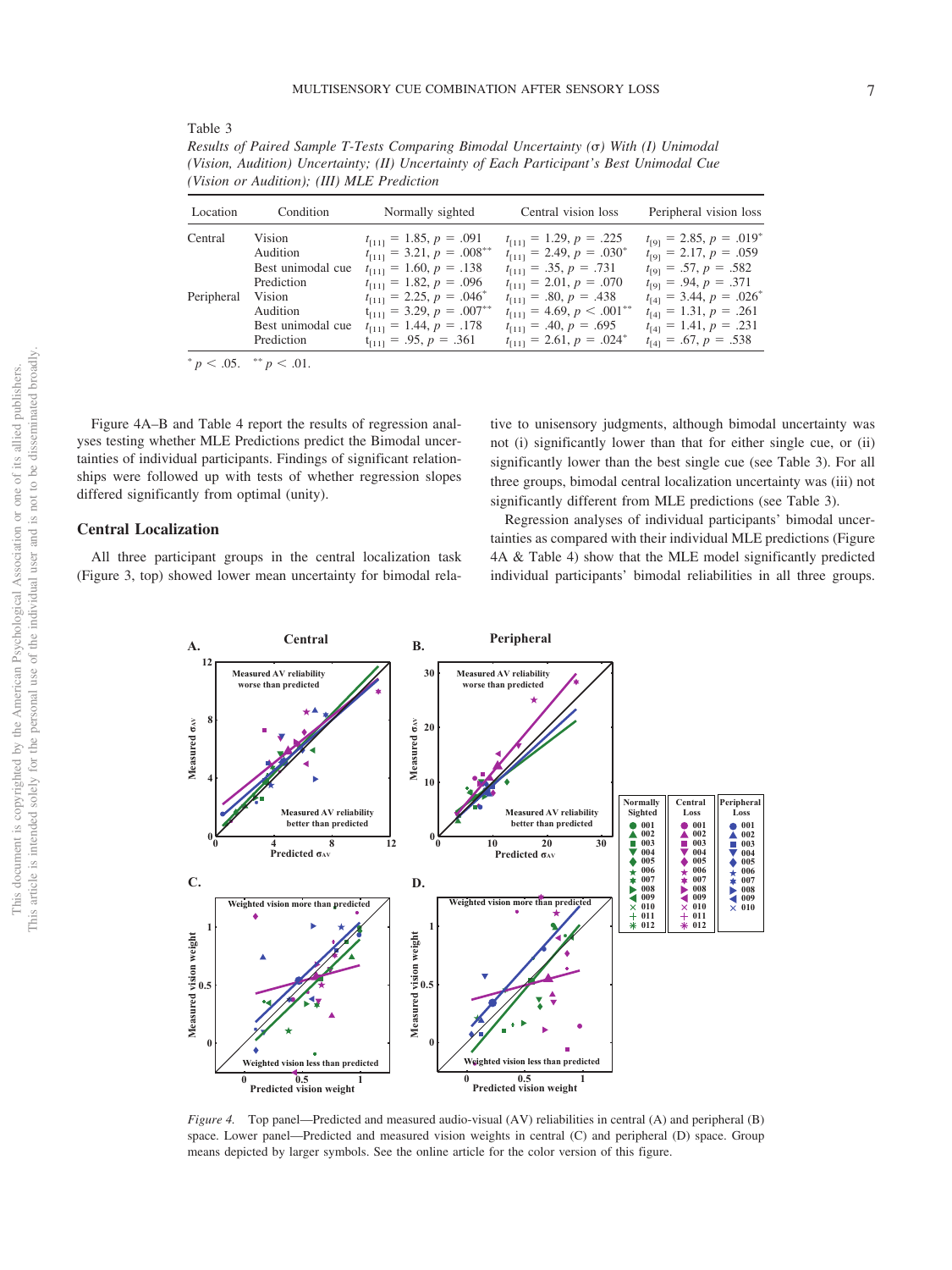| Location   | Measure       | Normally sighted                     | Central vision loss               | Peripheral vision loss           |
|------------|---------------|--------------------------------------|-----------------------------------|----------------------------------|
| Central    | Reliabilities | $F_{12,101} = 83.7, p < .01^{**}$    | $F_{12,101} = 22.0, p < .01^{**}$ | $F_{[2,8]} = 13.6, p < .01^{**}$ |
|            |               | $R^2 = .89, \beta_1 = 1.03$          | $R^2 = .69$ , $\beta_1 = .81$     | $R^2 = .63$ , $\beta_1 = .87$    |
|            | Optimal       | $t_{[10]} = .273, p = .79$           | $t_{[10]} = 1.18, p = .27$        | $t_{\text{IS1}} = .542, p = .60$ |
|            | Weights       | $F_{[2,10]} = 9.98, p = .01^*$       | $F_{12,101} = .26, p = .62$       | $F_{12,81} = 12.9, p < .01^{**}$ |
|            |               | $R^2 = .50, B_1 = .97$               | $R^2 = .03$ , $\beta_1 = .27$     | $R^2 = .62$ , $\beta_1 = .95$    |
|            | Optimal       | $t_{[10]} = .097, p = .92$           |                                   | $t_{\text{IS1}} = .185, p = .86$ |
| Peripheral | Reliabilities | $F_{[2,10]} = 13.0, p < .01^{**}$    | $F_{12,101} = 78.6, p < .01^{**}$ | $F_{12,31} = .84, p = .43$       |
|            |               | $R^2 = .57, B_1 = .76$               | $R^2 = .89$ , $\beta_1 = 1.18$    | $R^2 = .22, \beta_1 = .91$       |
|            | Optimal       | $t_{[10]} = 1.143, p = .28$          | $t_{[10]} = 1.385, p = .20$       |                                  |
|            | Weights       | $F_{12,101} = 17.3, p \lt 0.01^{**}$ | $F_{12,101} = .18, p = .68$       | $F_{12,31} = 7.22, p = .08$      |
|            |               | $R^2 = .63$ , $\beta_1 = 1.18$       | $R^2 = .02, B_1 = .27$            | $R^2 = .71$ , $\beta_1 = 1.11$   |
|            | Optimal       | $t_{[10]} = .643, p = .53$           |                                   |                                  |

<span id="page-8-0"></span>Table 4 *Results of Linear Regression Analyses Comparing Predicted and Measured Reliabilities and Vision Weights*

*Note*. Where the relationship between predictions and measurements was significant, T-tests were used to assess whether this relationship deviated significantly from optimal (unity).

 $p < .05.$  \*\*  $p < .01.$ 

Furthermore, the slope of the regression line for predicted versus measured reliabilities did not significantly deviate from optimal (unity) for any group (see [Table 4\)](#page-8-0).

# significantly higher bimodal uncertainty than predicted in peripheral space (Figure 3, bottom row, middle, & Table 3).

# **Peripheral Localization**

As with central localization, in peripheral space (Figure 3, bottom row) all three participant groups showed lower mean uncertainty for bimodal relative to unisensory judgments. For normally sighted participants, on average mean bimodal localization uncertainty was (i) significantly lower than either vision or audition alone (see Table 3). However, when (ii) selecting the best single cue for each participant and comparing this with bimodal localization uncertainty, there is no significant difference (see Table 3). Comparisons of (iii) bimodal and predicted (MLE) uncertainty showed a significant difference for one group—participants with central vision loss—whose bimodal uncertainty was significantly higher than predicted (see Figure 3, bottom row, middle, & Table 3).

As in the Central task, there was a significant linear relationship between predicted and measured reliabilities (see Figure 4B & [Table 4\)](#page-8-0), and this relationship did not significantly deviate from optimal (see [Table 4\)](#page-8-0). Note that although the slope of the regression line for the Central Vision Loss group did not differ from optimal (Figure 4B & [Table 4\)](#page-8-0), bimodal uncertainty was systematically higher than predicted (Figure 3, bottom row, middle, & Table 3), as also seen in the shift of this regression line upward from the unity (optimal) line in Figure 4.

Overall, participants tended to reduce the uncertainty of bimodal estimates relative to unimodal cues (see Figure 3), although the comparisons did not reach statistical significance. Despite this, bimodal uncertainty tended to be well predicted by the MLE (Figure 4A–B), and tended not to deviate significantly from optimal MLE predictions (either overall, Figure 3, or on an individual basis; comparison with unity in [Table 4\)](#page-8-0). The notable exception was the group of participants with central vision loss, who had

# **Cue Weighting**

Next, we analyzed cue weighting. Figure 4C–D plots individual measured vision weights against individual optimal (MLE) visual weight predictions at central (Figure 4C) and peripheral (Figure 4D) locations.

# **Central Localization**

For normally sighted adults and participants with peripheral vision loss, there was a significant linear relationship between measured and predicted vision weights in central space ( $p \le .01$ ; see [Table 4,](#page-8-0) Figure 4C). One-way *t* tests indicated that the slope of the regression line for these linear relationships did not significantly deviate from optimal (see [Table 4\)](#page-8-0). In contrast, for participants with central vision loss, there was no significant relationship between measured and predicted vision weights  $(p = .62;$  see [Table 4,](#page-8-0) Figure 4C).

#### **Peripheral Localization**

As in central space, for normally sighted adults, there was a significant linear relationship between measured and predicted vision weights in peripheral space ( $p \le .01$ ; see [Table 4,](#page-8-0) Figure 4D), which again did not deviate significantly from optimal (see [Table 4\)](#page-8-0). Participants with peripheral vision loss showed a similar relationship between measured and predicted vision weights (*p* .075), but this was not statistically significant, very likely because of the small sample size  $(n = 5)$ . However, as in central space, for participants with central vision loss there was no significant relationship between measured and predicted visual weights ( $p = .68$ ; see [Table 5,](#page-9-0) Figure 3D).

Overall, the results indicate that for normally sighted participants and participants with peripheral vision loss (excluding pe-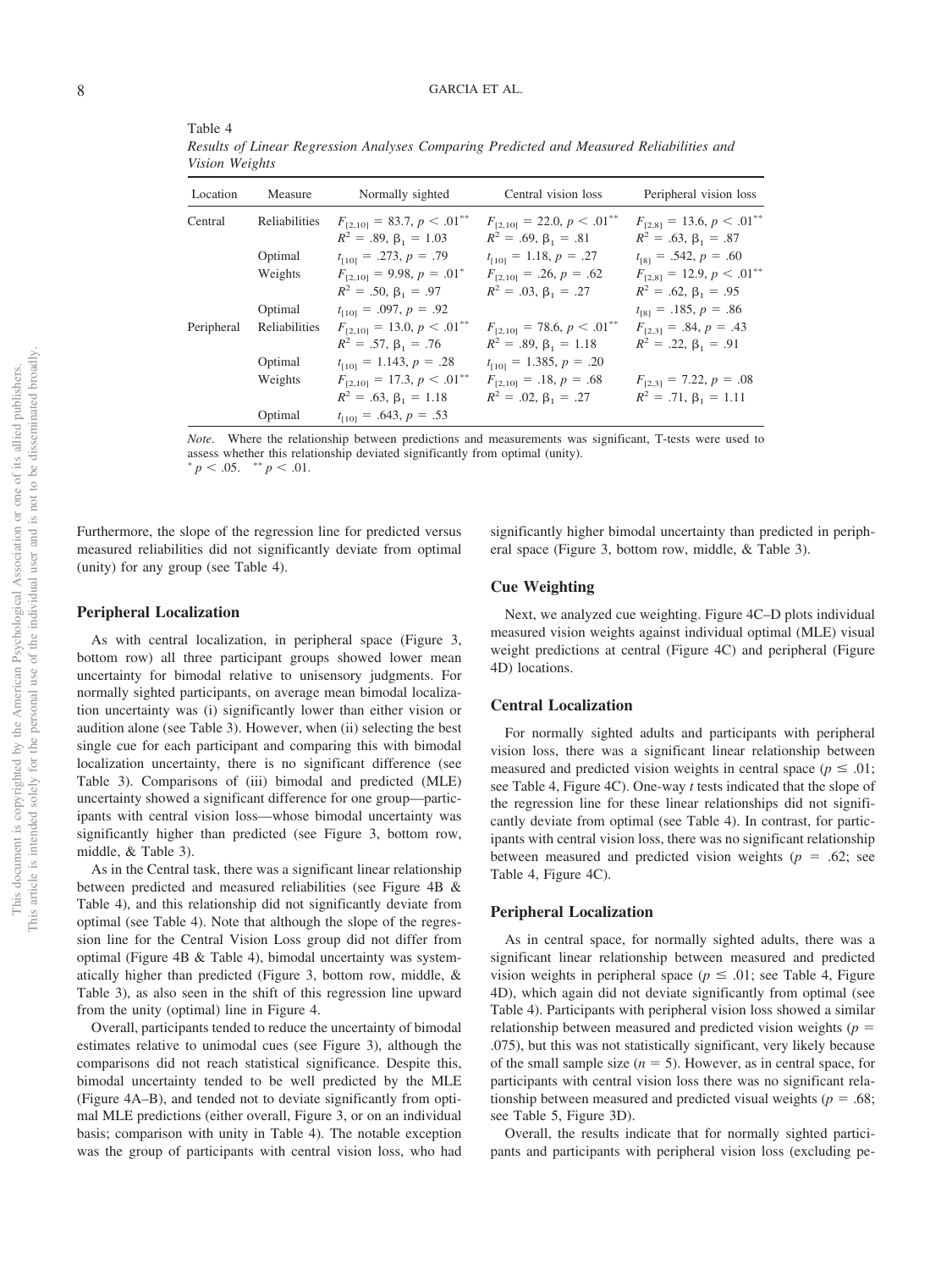<span id="page-9-0"></span>Table 5 *Mean (SE) Measured and Predicted Vision Weights For Each Participant Group*

| Location   | Vision<br>weight | Normally<br>sighted | Central vision<br>loss | Peripheral vision<br>loss |
|------------|------------------|---------------------|------------------------|---------------------------|
| Central    | Measured         | .56(.11)            | .57(.11)               | .54(.13)                  |
|            | Predicted        | .65(.08)            | .62(.06)               | .47(.11)                  |
| Peripheral | Measured         | .53(.10)            | .55(.14)               | .34(.15)                  |
|            | Predicted        | .56(.07)            | .70(0.07)              | .22(.11)                  |

ripheral space, where  $n = 5$ ), there was a significant relationship between predicted and measured vision weights, with measured vision weights not deviating significantly from optimal MLE predictions. However, for participants with central vision loss, there was no relationship between predicted and measured vision weights. This indicates that this group did not take cue reliabilities into account during cue combination, which could also explain their significantly higher-than-predicted uncertainty in the Bimodal condition (Figure 3, bottom row, middle).

# **Central Versus Peripheral Localization**

[Table 5](#page-9-0) lists mean measured and predicted vision weights, for central and peripheral tasks, for each group. [Table 6](#page-9-1) presents the results of paired sample *t* tests comparing these weights across Central and Peripheral conditions. We expected that performing the task in the periphery as compared with the center would alter the relative reliabilities of vision and audition and so call for reweighting. However, differences in *predicted* visual weights between central and peripheral space were not significant for any group (see [Table 6\)](#page-9-1). As we did not see statistically significant reweighting predicted even for ideal observers in this experiment, it is perhaps not surprising that we also did not see significant differences in *measured* central versus peripheral vision weights either (see [Table 6\)](#page-9-1).

#### **Comparison of Auditory Thresholds**

A repeated measures ANOVA with location (central, peripheral) as the within-subjects factor, and participant group (normally sighted, central vision loss, peripheral vision loss) as the betweensubjects factor showed a significant effect of location on auditory uncertainty  $(F_{(1, 26)} = 30.8, p < .001)$ , with greater uncertainty in the periphery. Furthermore, there was a significant interaction between group and location on auditory uncertainty  $(F_{(2, 26)} =$ 9.76,  $p = .001$ ). As Figure 3 shows, this is driven by the unusually high auditory uncertainty of participants with central vision loss in the periphery. Post hoc *t* tests (*p* values for multiple comparisons adjusted using a Bonferonni correction) showed that participants with central vision loss showed significantly higher auditory localization uncertainty relative to normally sighted controls  $(t_{122})$  = 3.37,  $p = .008$ ), but not participants with peripheral vision loss  $(t_{[15]} = 2.39, p = .12$ ; but note the small sample size,  $n = 5$ ). No differences in auditory localization in central space between participants with central vision loss and other participants were found (normally sighted controls:  $t_{[22]} = 0.61$ ,  $p = .55$ ; participants with peripheral vision loss:  $t_{[20]} = 0.90$ ,  $p = .38$ ). These results indicate that participants with central vision loss had to account not only for their loss of vision, as we expected, but also for a loss in auditory localization ability.

### **Summary**

In both central and peripheral space, both controls and patients with peripheral vision loss showed bimodal uncertainty that did not significantly differ from optimal MLE predictions (Figures 3 & 4). Although bimodal uncertainty was not significantly reduced relative to the best single cue, individual participants' bimodal uncertainties were well predicted by their individual MLEs (Figure 4A–B), as were individual cue weights (Figure 4C–D). Participants with central vision loss showed a different pattern of results: these participants showed significantly higher bimodal uncertainty than predicted in peripheral space (see Figure 3), and their measured vision weights did not match predictions based on individual cue reliability (Figure 4C–D). This group's nonoptimal weighting (Figure 4C–D) may explain their higher-than-predicted bimodal uncertainty (see Figure 3). Interestingly, this group also showed unexpectedly high auditory uncertainty in the periphery, indicating that they needed to account not only for their vision loss but also a loss in auditory localization ability. Finally, localization of the stimuli used did not require (or show) significant reweighting by individuals across central versus peripheral space.

#### **Discussion**

This study aimed to understand whether adults diagnosed with progressive visual loss are able to account for the long-term changes to the reliability of their vision. Results showed that normally sighted adults combined visual and auditory location cues optimally in both central and peripheral space, by weighting cues according to their relative reliability. Similarly, patients with visual loss that primarily affected their peripheral vision also weighted visual and auditory cue to location according to their reliability, in line with optimal MLE predictions. In contrast, patients with central vision loss did not weight vision optimally in either central or peripheral space; measured vision weights showed no relation to predictions. These results suggest that human adults

<span id="page-9-1"></span>Table 6

*Results of Paired Sample T-Tests Comparing Predicted and Measured Vision Weights Between Central and Peripheral Space*

| Vision<br>weight | Normally sighted            | Central vision loss        | Peripheral vision<br>loss        |
|------------------|-----------------------------|----------------------------|----------------------------------|
| Predicted        | $t_{[111]} = 1.02, p = .33$ | $t_{[111]} = .77, p = .46$ | $t_{\text{I41}} = 1.76, p = .15$ |
| Measured         | $t_{[111]} = .29, p = .78$  | $t_{[111]} = .15, p = .89$ | $t_{\text{I41}} = .73, p = .51$  |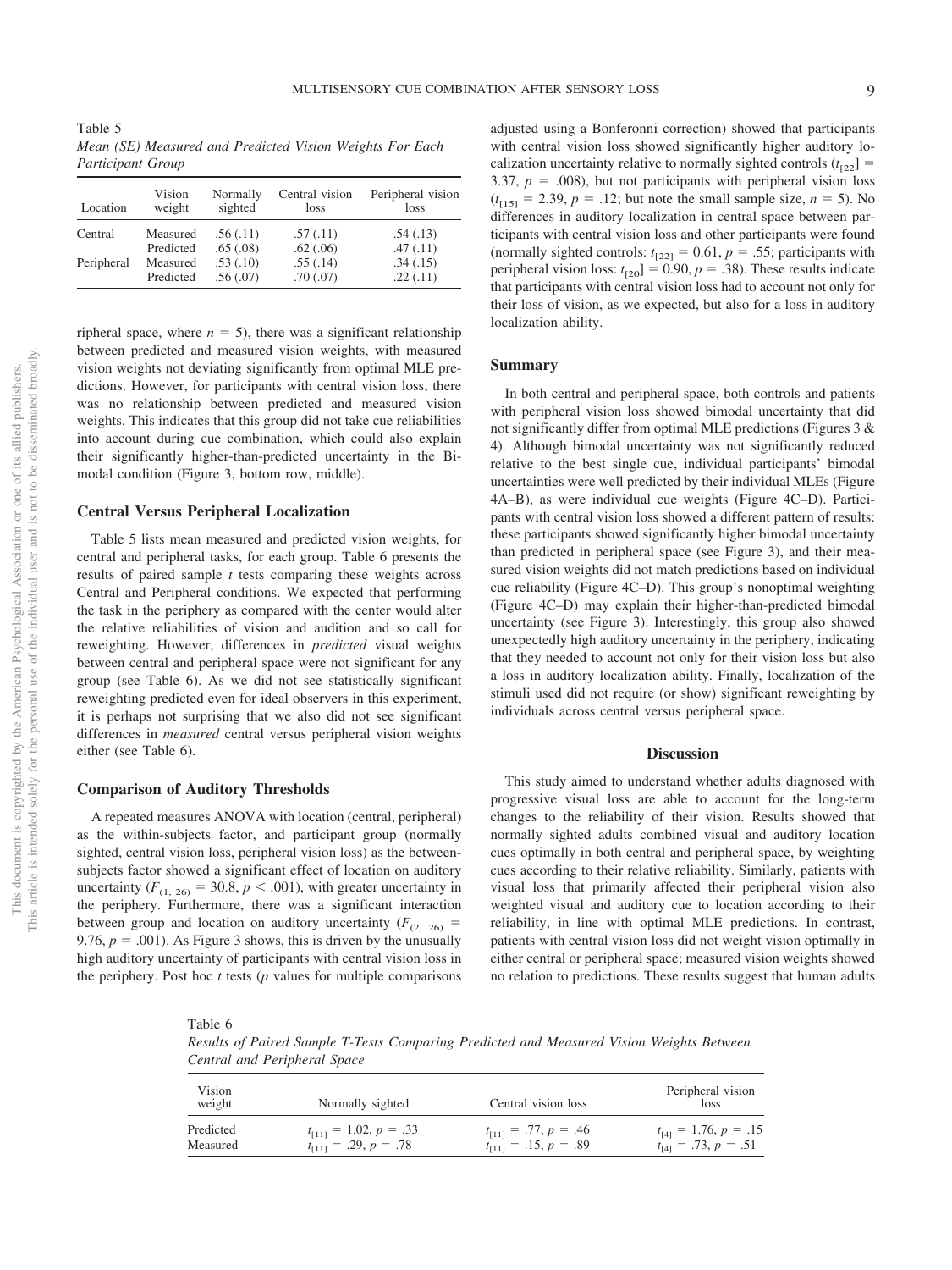are able to combine multisensory cues in a way that compensates for some types of long-term progressive sensory changes, but not others.

Previous studies have shown that normally sighted adults can rapidly reweight sensory cues as their relative reliability is manipulated from trial to trial (e.g., Alais & Burr, 2004; Ernst & Banks, 2002). Here we found that adults experiencing progressive peripheral vision loss weighted vision in line with MLE predictions (at least in central space, because results for peripheral space are limited by sample number), as did normally sighted adults. This suggests that, in addition to short-term manipulations of cue reliability, the nervous system can also account for some longer-term changes to sensory reliability following sensory loss.

However, participants with central vision loss only showed a markedly different pattern of results, in that they did not weight visual and auditory information about location according to reliability. This group did not show a systematic tendency to either overweight or underweight the visual cue. Instead, participants' measured visual weights showed no relationship with optimal reliability-based predictions. Despite this, bimodal localization estimates did not show significantly higher uncertainty compared to the most reliable unisensory cue. Such a result could be explained by complete reliance on the best unisensory cue. However, measured weights did not show a complete reliance on either vision or audition. Hence, the findings suggest that participants with central vision loss combined visual and auditory information, but using suboptimal weights, that is, weights that did not properly account for each individual's relative cue reliabilities.

Overall, the results show two patient groups with progressive sensory loss, one succeeding and one failing at combining cues according to the MLE rule. Why might the group with central loss, in particular, have failed to weight cues by reliability? An interesting result is that this group also showed strikingly elevated *auditory* localization uncertainty in the periphery (see similar finding in congenitally blind adults with residual vision by Lessard et al., 1998). It was anticipated that differences across groups would reflect changes to one sense (vision), and that the task for patients, in terms of cue combination, would be to account for progressive changes in this one sense. Instead, the results suggest that the central group had to contend with changes to two senses potentially a more challenging task for maintaining optimal cue weights than a change only to one sense. This increased difficulty of dealing with changes in both senses could have contributed to this group's difficulties with maintaining correct cue weighting.

We had not expected differences in auditory localization between these different participant groups. Consequently, one possibility is that the impaired auditory localization of participants with central vision loss is linked in some way to the deterioration of their vision. Future research is needed to address whether this is the case. However, irrespective of why participants with central vision loss showed greater auditory localization uncertainty, the question remains as to why they did not account for the relative reliability of their vision and audition when combining these cues.

It is frequently reported that participants with central vision loss learn to rely on eccentric viewing, developing a preferred retinal locus that avoids the area of central vision loss (Crossland, Engel, & Legge, 2011). Accordingly, the central vision loss patients may have been learning a different correspondence between the auditory, head-centered, spatial map and the visual, eye-centered, representation of space, (as has been demonstrated in animals following a misalignment of visual–auditory cues, e.g., Feldman & Knudsen, 1997; Wallace & Stein, 2007). Patients in the process of learning this new mapping may have perceived a discrepancy in the spatial location of the target via vision versus audition, at least at some of the comparison positions. They may have fixated the required visual targets centrally, which would change the audiovisual mapping from a usual mapping they may have been learning to use during eccentric fixation. Alternatively, they may have fixated the targets eccentrically, but have still been in the process of learning a new audio-visual mapping for eccentric fixation. All participants were asked to keep their head as still as possible (using the chin and forehead rest provided) and to maintain their eye gaze in the direction of the fixation cue throughout the whole experiment. However, eye movements were not systematically monitored. Therefore, another possibility is that this patient group found it particularly difficult to maintain fixation. It would be useful to monitor fixation to differentiate between these possibilities in the future. Nevertheless, either way, on some trials, some patients may not have combined cues in line with reliability-based MLE predictions because of a perceived spatial disparity following changes to their fixation.

Ideal observer models have been developed for tasks in which cues are systematically biased and/or spatially inconsistent (e.g., Burge, Ernst, & Banks, 2008; Körding et al., 2007), but the present study did not measure subjective biases or discrepancies across visual versus auditory cues. We propose that subjective misalignment of cues due to changes in fixation behavior could contribute to apparent failures of cue combination in the central vision loss group, but further research is needed to test this interpretation directly. The perceptual uncertainty we measured may be a combination of uncertainty and of effects due to cues sometimes being perceived as systematically biased or not coming from the same source. This would add noise to measures of uncertainty and of cue weighting, and to measures of optimally predicted cue weighting, which depends on measured uncertainty.

In the main experiment, all participant groups showed visual and auditory discrimination thresholds that deteriorated from central to peripheral space. However, the relative reliability of both cues did not change significantly; participants did not have to adjust their relative reliance on visual versus auditory cues between central and peripheral locations and, accordingly, participants showed similar cue weighting across locations. Consequently, it is not clear whether patients with progressive visual loss account for differences in the relative reliability of visual and auditory cues across their visual field. Follow-up tests using different stimuli that are better suited to finding such differences are needed to establish this.

In summary, the results indicate that when combining visual and auditory cues to location, human adults are able to account for long-term progressive changes to their visual reliability—just as normally sighted adults account for experimental manipulations to visual reliability. However, certain long-term changes to visual reliability that affect the mapping between visual and nonvisual cues may be more difficult to account for. We found that participants with central vision loss did not weight visual information in line with MLE predictions based on cue reliability. Importantly, for this group, the progressive visual change appeared to influence both the reliability of vision and audition. We propose that changes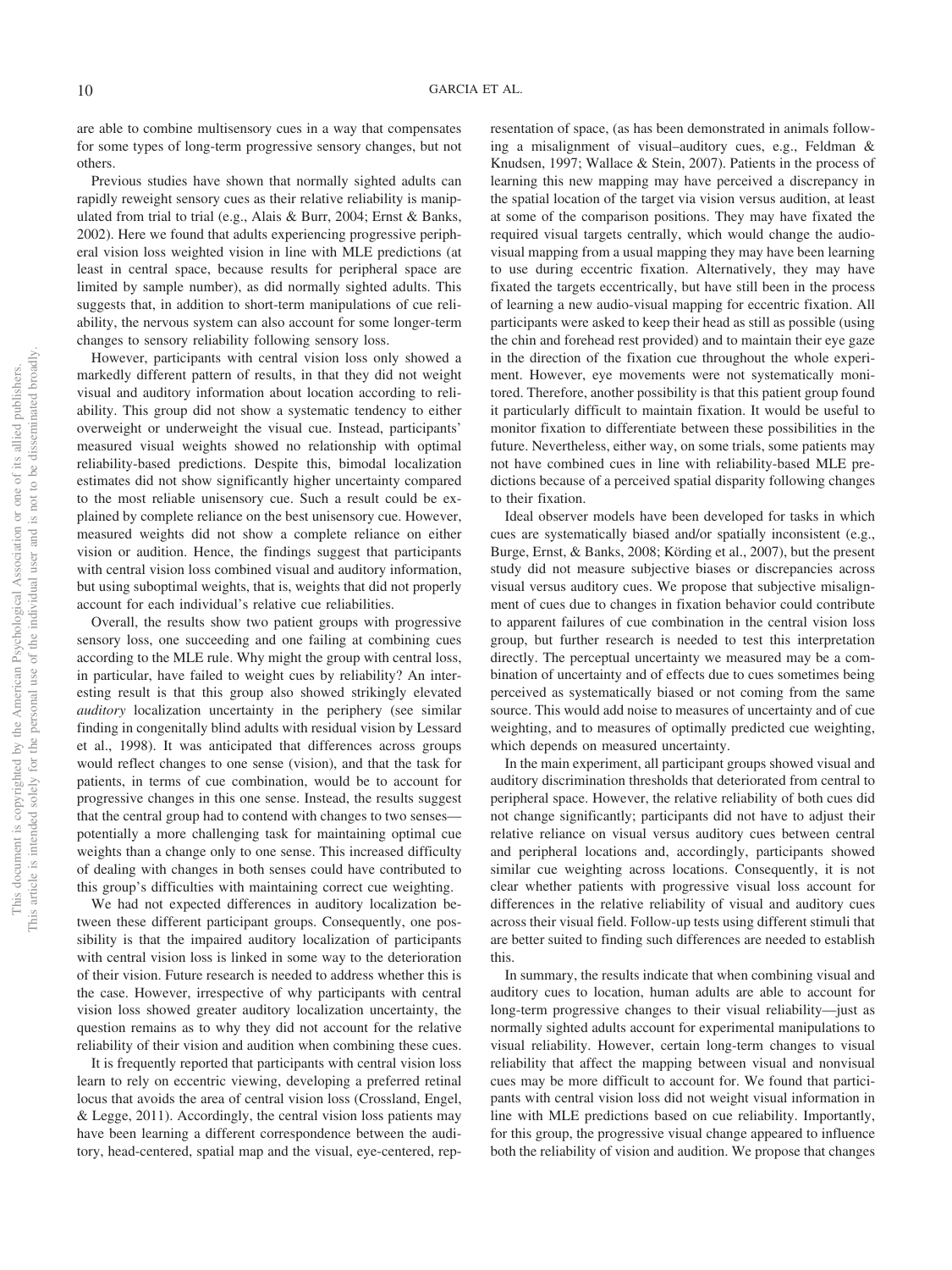in the spatial correspondence between audition and vision, due to the development of eccentric fixation strategies, may have led to subjective perceptual mismatches between vision and audition. Whether such mismatches are present—and whether they are dealt with in line with ideal observer principles (e.g., Burge et al., 2008; Körding et al., 2007)—are questions for future research. It is possible that developing eccentric fixation to deal with central vision loss may come at the (possibly temporary) cost to combining visual and auditory cues for localization. If so, this has interesting implications for the treatment and rehabilitation of adults experiencing visual loss. Low vision rehabilitation services that teach patients to shift their visual field from straight ahead to a peripheral retinal area may want to consider that the accuracy and reliability of nonvisual senses could be affected. It may be that patients will gradually learn to correct any misalignments or biases in visual and nonvisual spatial information that result from relying on peripheral vision to fixate centrally. However, training programs in eccentric viewing that include a multisensory component may be beneficial in facilitating such learning.

Can humans account for progressive visual loss in line with MLE principles during multisensory cue combination? To our knowledge, we describe here the first data to address this question. We found one patient group that followed MLE principles, and one that did not. We suggest that the latter group may have experienced changes to cross-modal mapping not captured by the basic MLE model. If so, then it is possible in theory that the latter group's behavior would also be near-optimal, if issues due to remapping could be taken into account—although the measures we collected do not allow us to test that here. This interpretation suggests that in most cases of sensory loss, humans should be able to account for changes in the relative reliability of vision in line with MLE principles; however, further studies with other groups and modalities are clearly needed, including groups experiencing more gradual changes via normal aging (e.g., Bates & Wolbers, 2014). The results highlight the need to consider possible changes in crossmodal mapping, as well as in unimodal reliability, following sensory loss.

#### **References**

- Alais, D., & Burr, D. (2004). The ventriloquist effect results from nearoptimal bimodal integration. *Current Biology, 14,* 257–262. [http://dx.doi](http://dx.doi.org/10.1016/j.cub.2004.01.029) [.org/10.1016/j.cub.2004.01.029](http://dx.doi.org/10.1016/j.cub.2004.01.029)
- Anson, E., & Jeka, J. (2016). Perspectives on aging vestibular function. *Frontiers in Neurology, 6,* 269. [http://dx.doi.org/10.3389/fneur.2015](http://dx.doi.org/10.3389/fneur.2015.00269) [.00269](http://dx.doi.org/10.3389/fneur.2015.00269)
- Bates, S. L., & Wolbers, T. (2014). How cognitive aging affects multisensory integration of navigational cues. *Neurobiology of Aging, 35,* 2761– 2769.<http://dx.doi.org/10.1016/j.neurobiolaging.2014.04.003>
- Brainard, D. H. (1997). The psychophysics toolbox. *Spatial Vision, 10,* 433– 436.<http://dx.doi.org/10.1163/156856897X00357>
- <span id="page-11-2"></span>Brenton, R. S., & Phelps, C. D. (1986). The normal visual field on the Humphrey field analyzer. *Ophthalmologica, 193,* 56 –74. [http://dx.doi](http://dx.doi.org/10.1159/000309679) [.org/10.1159/000309679](http://dx.doi.org/10.1159/000309679)
- Burge, J., Ernst, M. O., & Banks, M. S. (2008). The statistical determinants of adaptation rate in human reaching. *Journal of Vision, 8,* 20. [http://dx](http://dx.doi.org/10.1167/8.4.20) [.doi.org/10.1167/8.4.20](http://dx.doi.org/10.1167/8.4.20)
- <span id="page-11-0"></span>Charbonneau, G., Véronneau, M., Boudrias-Fournier, C., Lepore, F., & Collignon, O. (2013). The ventriloquist in periphery: Impact of eccentricity-related reliability on audio-visual localization. *Journal of Vision, 13,* 20.<http://dx.doi.org/10.1167/13.12.20>
- Crossland, M. D., Engel, S. A., & Legge, G. E. (2011). The preferred retinal locus in macular disease: Toward a consensus definition. *Retina, 31,* 2109 –2114.<http://dx.doi.org/10.1097/IAE.0b013e31820d3fba>
- <span id="page-11-1"></span>Cunningham, S. I., Weiland, J. D., Bao, P., & Tjan, B. S. (2011). Visual cortex activation induced by tactile stimulation in late-blind individuals with retinitis pigmentosa. *Conference Proceedings: Annual International Conference of the IEEE Engineering in Medicine and Biology Society (EMBC), 2011*.<http://dx.doi.org/10.1109/IEMBS.2011.6090785>
- Dacey, D. M., & Petersen, M. R. (1992). Dendritic field size and morphology of midget and parasol ganglion cells of the human retina. *Proceedings of the National Academy of Sciences of the United States of America, 89,* 9666 –9670.<http://dx.doi.org/10.1073/pnas.89.20.9666>
- Dekker, T. M., Ban, H., van der Velde, B., Sereno, M. I., Welchman, A. E., & Nardini, M. (2015). Late development of cue integration is linked to sensory fusion in cortex. *Current Biology, 25,* 2856 –2861. [http://dx.doi](http://dx.doi.org/10.1016/j.cub.2015.09.043) [.org/10.1016/j.cub.2015.09.043](http://dx.doi.org/10.1016/j.cub.2015.09.043)
- Ernst, M. O. (2006). A Bayesian view on multimodal cue integration. In G. Knoblich, I. Thornton, M. Grosjean, & M. Shiffrar (Eds.), *Human body perception from the inside out* (pp. 105–131). New York, NY: Oxford University Press.
- Ernst, M. O., & Banks, M. S. (2002). Humans integrate visual and haptic information in a statistically optimal fashion. *Nature, 415,* 429 – 433. <http://dx.doi.org/10.1038/415429a>
- Feldman, D. E., & Knudsen, E. I. (1997). An anatomical basis for visual calibration of the auditory space map in the barn owl's midbrain. *The* Journal of Neuroscience, 17, 6820-6837.
- Fieger, A., Röder, B., Teder-Sälejärvi, W., Hillyard, S. A., & Neville, H. J. (2006). Auditory spatial tuning in late-onset blindness in humans. *Journal of Cognitive Neuroscience, 18,* 149 –157. [http://dx.doi.org/10.1162/](http://dx.doi.org/10.1162/jocn.2006.18.2.149) [jocn.2006.18.2.149](http://dx.doi.org/10.1162/jocn.2006.18.2.149)
- Gepshtein, S., & Banks, M. S. (2003). Viewing geometry determines how vision and haptics combine in size perception. *Current Biology, 13,* 483– 488. [http://dx.doi.org/10.1016/S0960-9822\(03\)00133-7](http://dx.doi.org/10.1016/S0960-9822%2803%2900133-7)
- Gori, M., Del Viva, M., Sandini, G., & Burr, D. C. (2008). Young children do not integrate visual and haptic form information. *Current Biology, 18,* 694 – 698.<http://dx.doi.org/10.1016/j.cub.2008.04.036>
- Hartong, D. T., Berson, E. L., & Dryja, T. P. (2006). Retinitis pigmentosa. *Lancet, 368,* 1795–1809. [http://dx.doi.org/10.1016/S0140-6736\(06\)69740-7](http://dx.doi.org/10.1016/S0140-6736%2806%2969740-7)
- Helbig, H. B., & Ernst, M. O. (2007). Optimal integration of shape information from vision and touch. *Experimental Brain Research, 179,* 595– 606.<http://dx.doi.org/10.1007/s00221-006-0814-y>
- Jones, P. R., Garcia, S. E., & Nardini, M. (2015). Digital LED Pixels: Instructions for use and a characterization of their properties. *Behavior Research Methods, 48,* 1266 –1284. [http://dx.doi.org/10.3758/s13428-](http://dx.doi.org/10.3758/s13428-015-0653-5) [015-0653-5](http://dx.doi.org/10.3758/s13428-015-0653-5)
- King, A. J., & Parsons, C. H. (1999). Improved auditory spatial acuity in visually deprived ferrets. *European Journal of Neuroscience, 11,* 3945– 3956.<http://dx.doi.org/10.1046/j.1460-9568.1999.00821.x>
- Kleiner, M., Brainard, D. H., & Pelli, D. G. (2007). "What's new in Psychtoolbox-3?" *Perception, 36* (ECVP Abstract Suppl.), 14. [http://dx](http://dx.doi.org/10.1177/03010066070360s101) [.doi.org/10.1177/03010066070360s101](http://dx.doi.org/10.1177/03010066070360s101)
- Körding, K. P., Beierholm, U., Ma, W. J., Quartz, S., Tenenbaum, J. B., & Shams, L. (2007). Causal inference in multisensory perception. *PLoS One, 2,* e943.<http://dx.doi.org/10.1371/journal.pone.0000943>
- Lessard, N., Paré, M., Lepore, F., & Lassonde, M. (1998). Early-blind human subjects localize sound sources better than sighted subjects. *Nature, 395,* 278 –280.<http://dx.doi.org/10.1038/26228>
- Ma, W. J., Beck, J. M., Latham, P. E., & Pouget, A. (2006). Bayesian inference with probabilistic population codes. *Nature Neuroscience, 9,* 1432–1438.<http://dx.doi.org/10.1038/nn1790>
- Mills, A. W. (1958). On the Minimum Audible Angle. *The Journal of the Acoustical Society of America, 30,* 237–246. [http://dx.doi.org/10.1121/](http://dx.doi.org/10.1121/1.1909553) [1.1909553](http://dx.doi.org/10.1121/1.1909553)